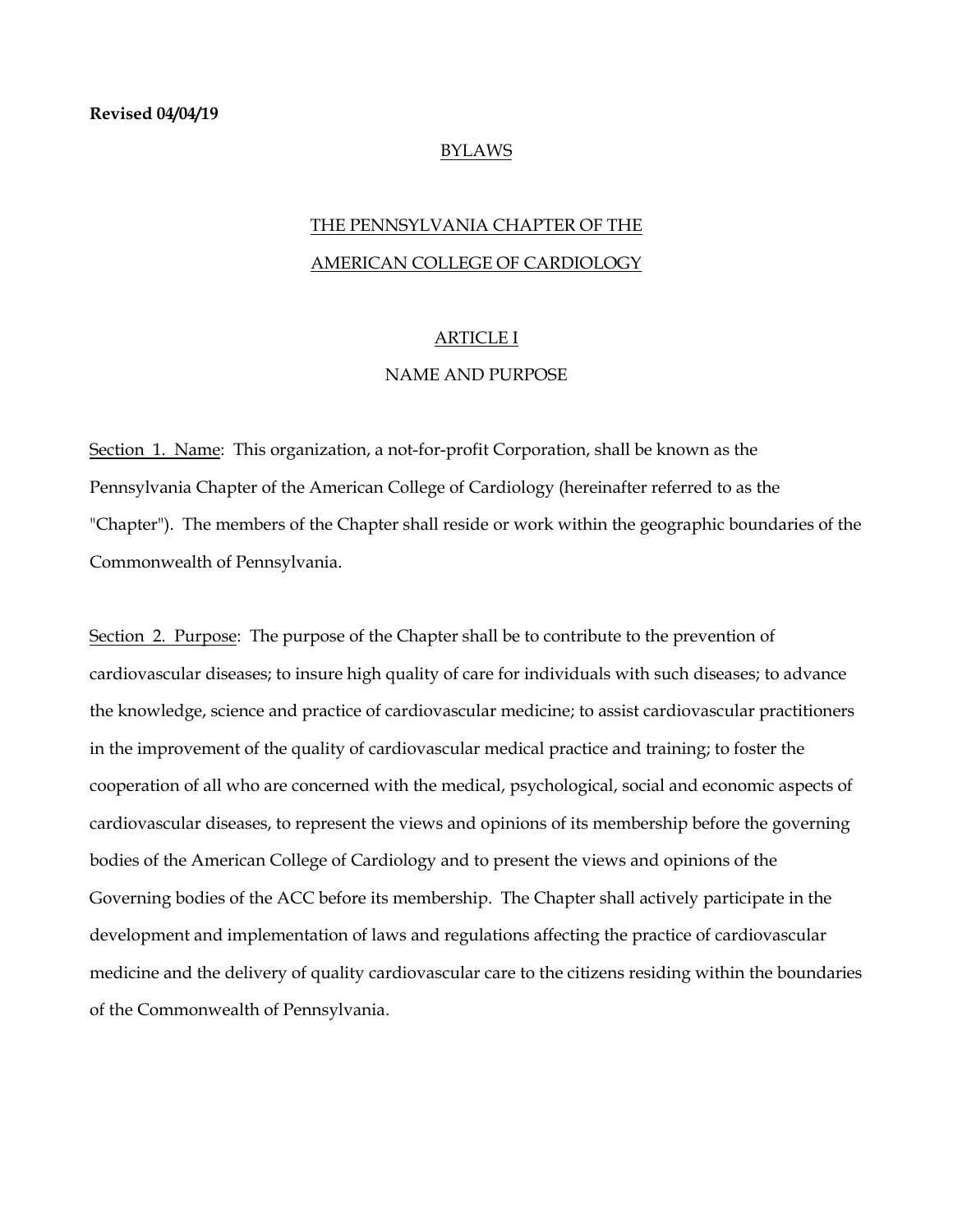## ARTICLE II

### MEMBERSHIP

Section 1. Eligibility: All members in good standing of the American College of Cardiology (hereinafter referred to as the "College") residing or working in Pennsylvania shall be eligible for membership in the Chapter. The membership of the Chapter shall be of the following classes: Affiliate, Associate Fellow, Associate of the ACC, Fellow, Emeritus, Master, Fellow in Training, Cardiovascular Team Member, Cardiovascular Administrator, Medical Resident and International Associate.

Section 2. Voting and Office Holding Rights: All members of the chapter in good standing shall be eligible to vote and hold Secretary/Treasurer office in the Chapter. All classes of Chapter membership shall be eligible to serve on committees and task forces of the Chapter.

Section 3. Termination of Membership: Membership in the Chapter shall terminate when the member ceases to hold membership in the College or fails to pay Chapter dues as specified in Article IX.

## ARTICLE III

## **OFFICERS**

Section 1. Officers: The Officers of the Chapter shall consist of the President, the Vice President, and the Secretary-Treasurer.

Section 2. Election and Term of Office: The Governors of the College representing Pennsylvania will be elected through a process as set forth in the Bylaws of the American College of Cardiology. The term of office for the College Governors is three (3) years. The term of office for the Chapter President and Vice President will each be eighteen (18) months whereupon the Vice President will assume the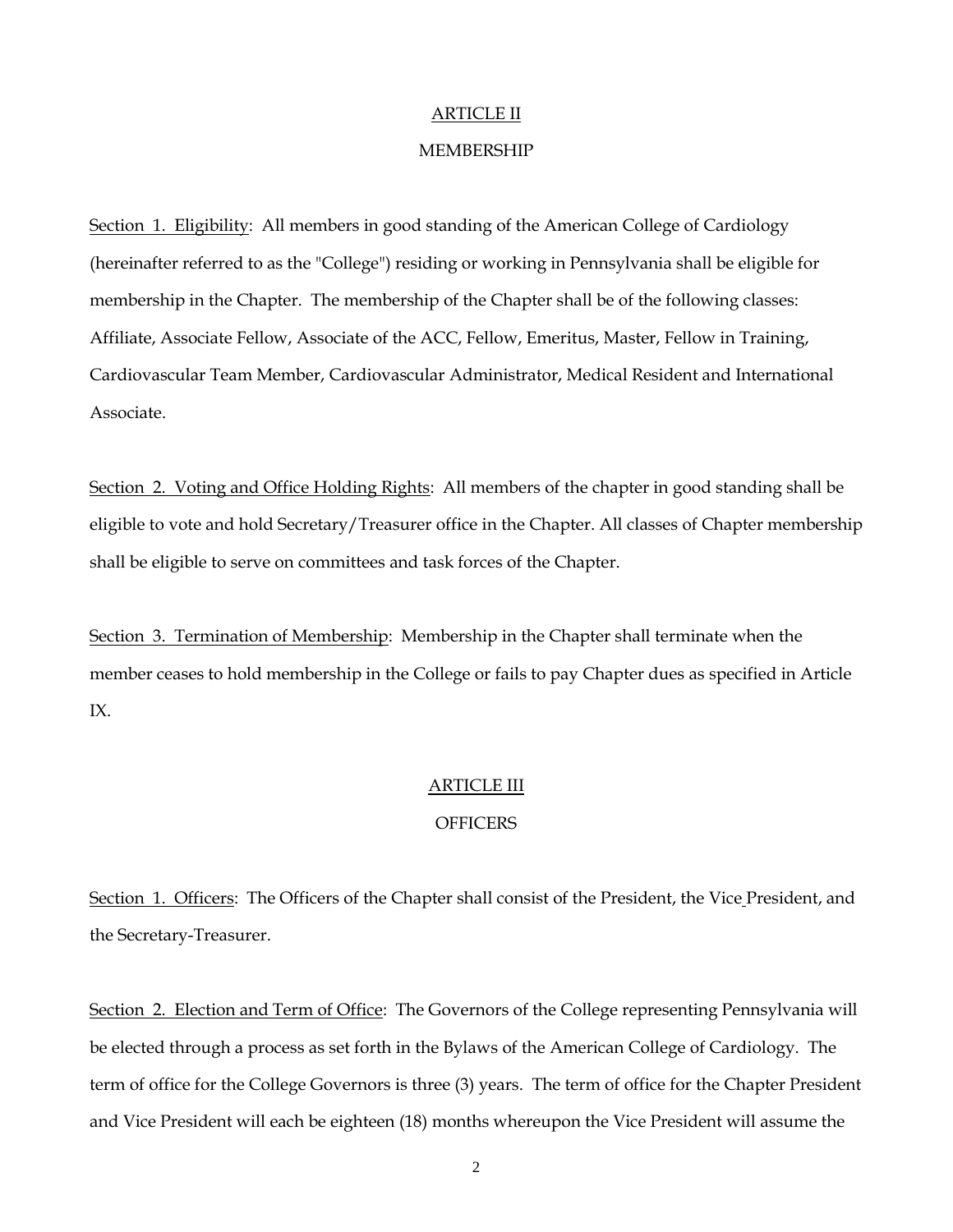office of President and the President will assume the office of Vice President for the remaining eighteen (18) months of their respective terms as College Governors representing Pennsylvania. The Chapter Secretary-Treasurer shall serve a term of two (2) years and shall be appointed by the Council. The Secretary-Treasurer may serve a maximum of two, two (2) year terms.

Section 3. Vacancies: If a vacancy for the office of the President occurs for any cause it shall be filled by the Vice President of the Chapter. If simultaneously the office of College Governor should become vacant it will be filled through the process as set forth in the Bylaws of the American College of Cardiology and that individual will assume the Vice Presidency. If a vacancy for the office of Secretary-Treasurer occurs, this office shall be filled by Council.

## ARTICLE IV

## DUTIES OF OFFICERS

Section 1. President: The President shall be the Chief Elected Officer of the Chapter and shall carry out all orders and resolves of the Council. The President shall preside at all meetings of the Chapter and at meetings of the Council. The President, subject to the approval of the Council, shall appoint the personnel of all standing committees and in consultation with the Council may establish other committees or entities of the Chapter.

Section 2. Vice President: The Vice President shall assist the President in the performance of his/her duties and perform such other duties as may, from time to time, be assigned to the Vice President by the President. In the absence of the President, the Vice President shall perform duties of the President.

Section 3. Secretary-Treasurer: The Secretary-Treasurer or his or her authorized agents shall: 1) serve as the principal financial officer of the Chapter and shall have responsibility for maintenance of adequate books and accounts for the chapter; 2) submit a financial statement with an assessment and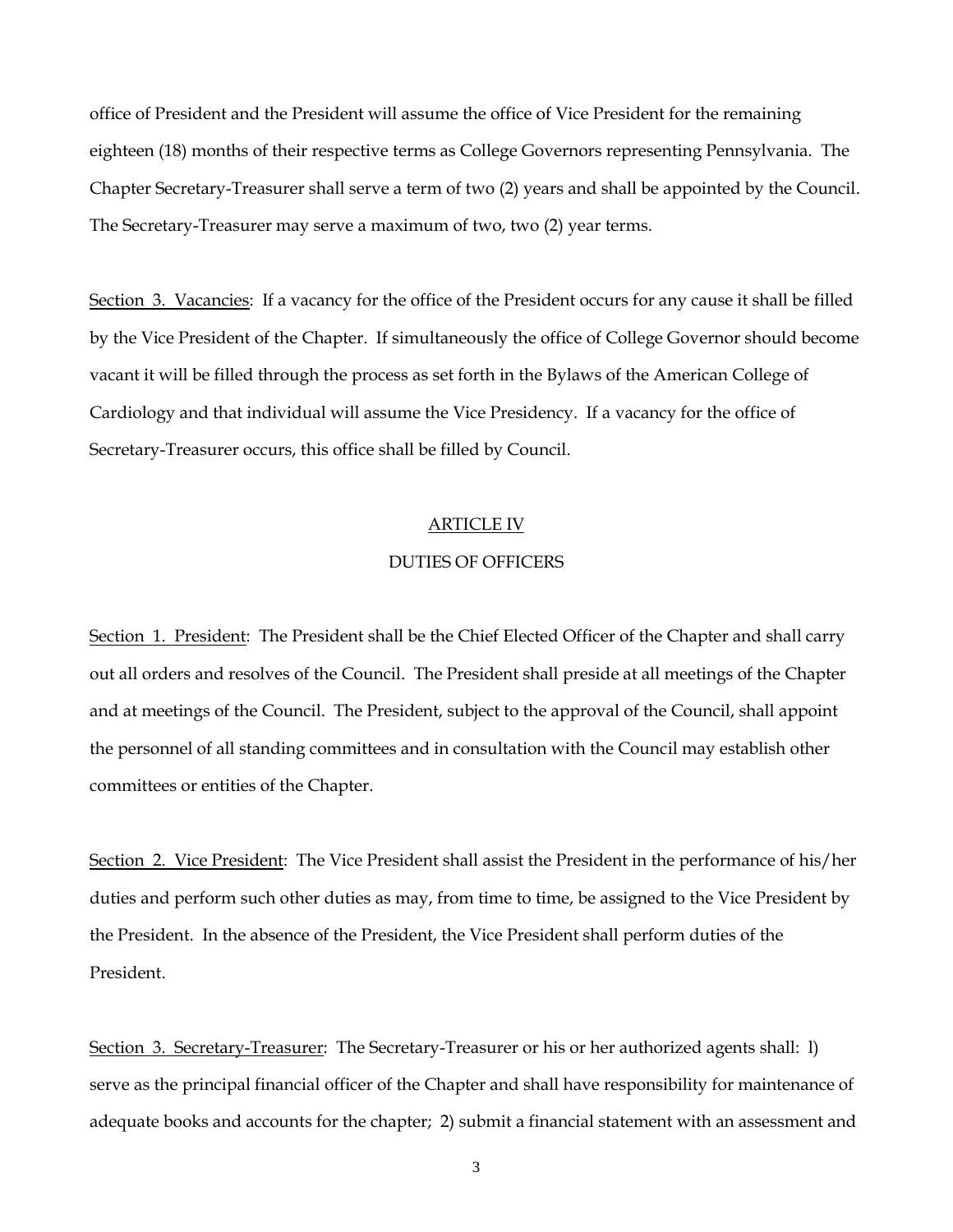recommendations at each Council meeting and to the membership at the Annual Meeting; 3) review the financial viability of all proposed chapter projects; and 4) in general perform all duties customarily incident to the offices of Secretary and Treasurer and such other duties as from time to time may be assigned by the Chapter President or Council. If required by the Council, the Secretary-Treasurer or his or her authorized agent shall give a bond for the faithful discharge of duties of that office in such sum and with such surety or sureties as the Council shall determine, the cost of any such bond or surety to be paid from the funds of the Chapter

#### ARTICLE V

### **COUNCIL**

Section 1. General Powers: The primary function of the Council shall be to formulate and implement the policies of the Chapter. The Council shall exercise all the powers of the Chapter that are not otherwise assigned. The responsibilities of Council include, but are not limited to, the following: (a) interpreting the provisions of the Articles of Incorporation and Bylaws; (b) adopting a budget prepared by the Treasurer for expenses of the Chapter for the ensuing year; (c) acting on matters referred from the Annual Meeting and the American College of Cardiology; (d) appointing or authorizing the appointment of administrative staff personnel under the immediate authority of the President to assist in carrying out the purposes and resolves of the Chapter; (e) appointing and employing professional auditors and others to assist in carrying out the purposes and resolves of the Chapter; (f) performing all other acts consistent with the Articles of Incorporation and Bylaws that may be needed to carry out the purposes and resolves of the chapter; and (g) establishing dues and assessments for the several categories of membership.

Section 2. Composition: The Council shall consist of the officers of the Chapter, the immediate past College Governors for Eastern and Western Pennsylvania, the Chapter delegate(s) to the Pennsylvania Medical Society, CVT liaisons for Eastern and Western Pennsylvania, FIT representatives for Eastern and Western Pennsylvania, Women in Cardiology representatives for

4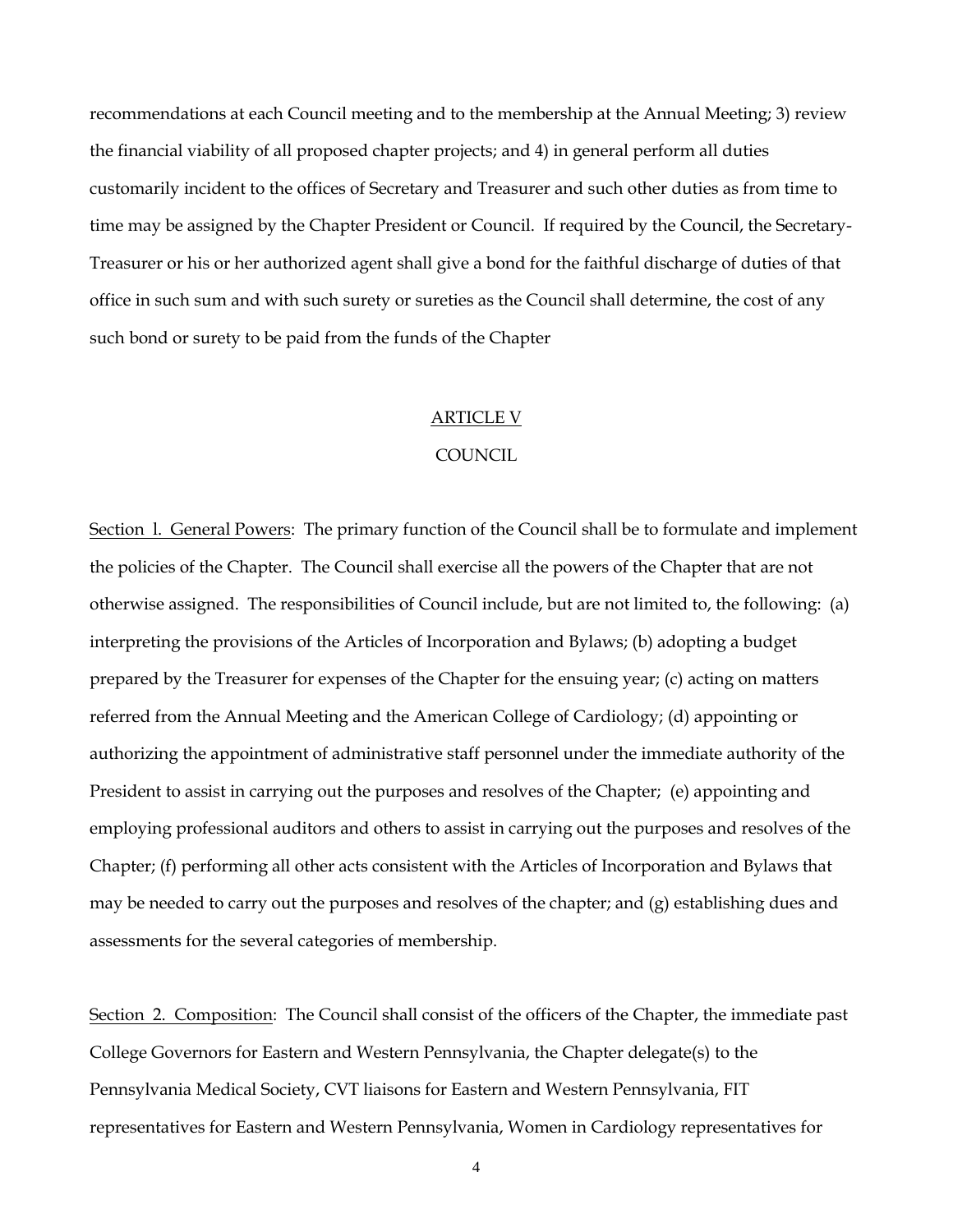Eastern and Western Pennsylvania, Early Career representatives for Eastern and Western Pennsylvania, chairpersons of any committees and leaders of the task forces of the Chapter, with all being members in good standing of the Chapter. The Chapter President shall serve as Chairperson of the Council.

Section 3. Executive Committee: There shall be an Executive Committee of the Council consisting of officers of the Chapter and the immediate past College Governors for Eastern and Western Pennsylvania. The Executive Committee shall exercise the powers of Council between meetings of the Council. The actions of the Executive Committee shall be reported to the Council at its next meeting.

Section 4. Meetings: Meetings of the Council may be called by the President, or at the request of onethird of Council members. The President shall fix the place for holding all Council meetings unless otherwise directed by the Council. The Council shall meet at least once each year.

Section 5. Notice: A notice stating the place, day, and hour of the meeting and the purpose or purposes for which the meeting is called shall be sent to each Council member not less than thirty (30) days before the date of the meeting.

Section 6. Quorum: A majority of the members of the Council, when duly called and assembled, shall constitute a quorum for the transaction of business at any meeting of the Council.

Section 7. Attendance: Failure to attend three consecutive Council meetings for other than illness or military service shall be cause for dismissal from Council membership. Any member (except president and vice president) so dismissed will be replaced by appointment by the president with approval of remaining Council members.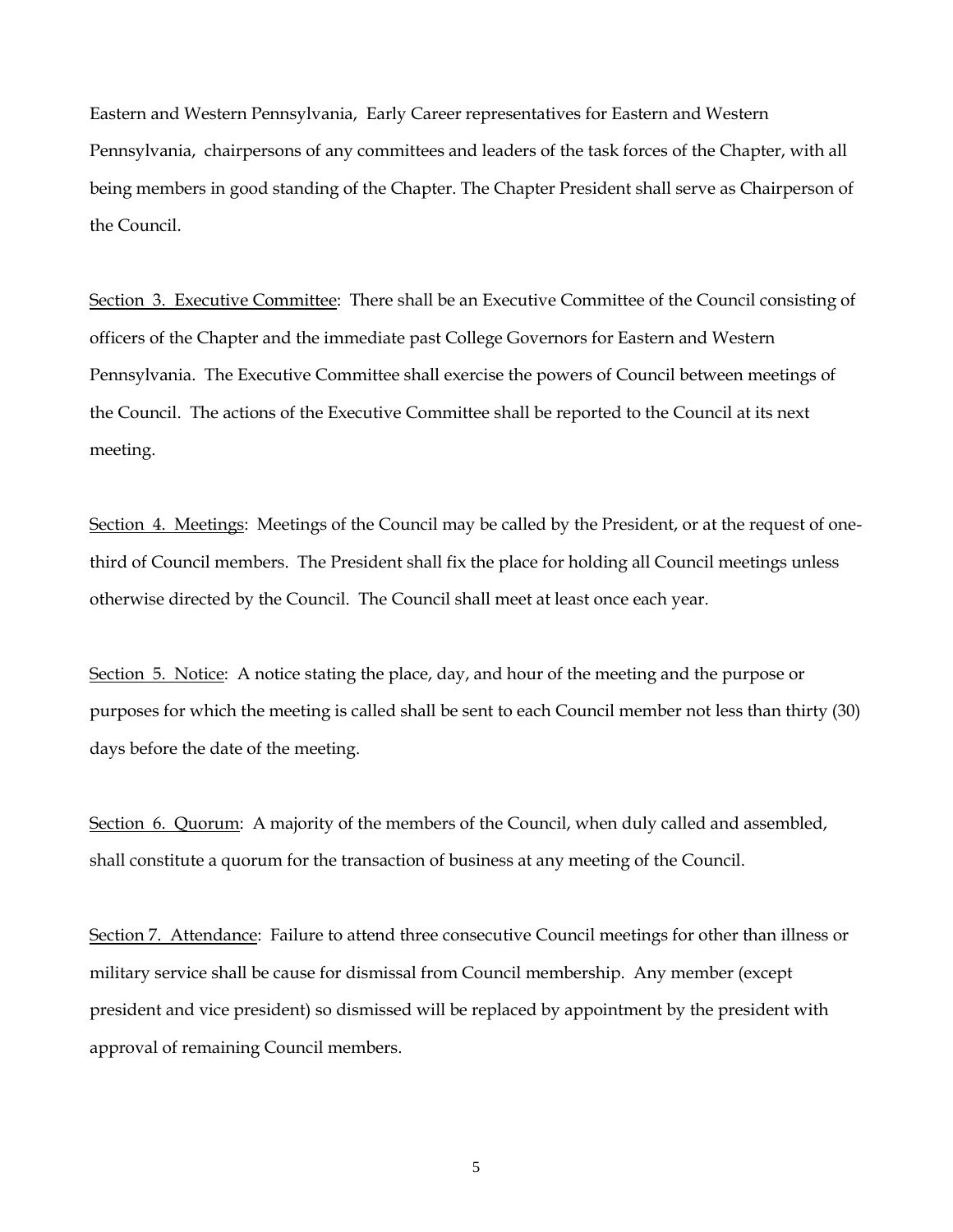# ARTICLE VI COMMITTEES AND TASK FORCES

Section 1. Establishment and Composition: Committees may be established by resolution of the Council adopted at any duly called and constituted meeting. The size, purposes and powers of any such committee shall be as provided in such resolution, subject to any restrictions on such powers set forth in applicable law. The Council shall establish or authorize the establishment of any committees required by the College or by applicable law.

Section 2. Task Forces: The Council may establish task forces at any time. The composition, purposes, and scope of the task force's work shall be as provided in the resolution of the Council establishing such task force. The Council shall appoint a lead of the task force, who shall identify additional members of the task force, subject to the approval of the Council. Each task force lead shall serve a term of eighteen (18) months, which term may be renewed by the President, with a limit of two (2) consecutive terms as task force lead.

# ARTICLE VII

# VOTING

Business brought before the Executive Council can be voted on by all members of the Executive Council.

# ARTICLE VIII

# **MEETINGS**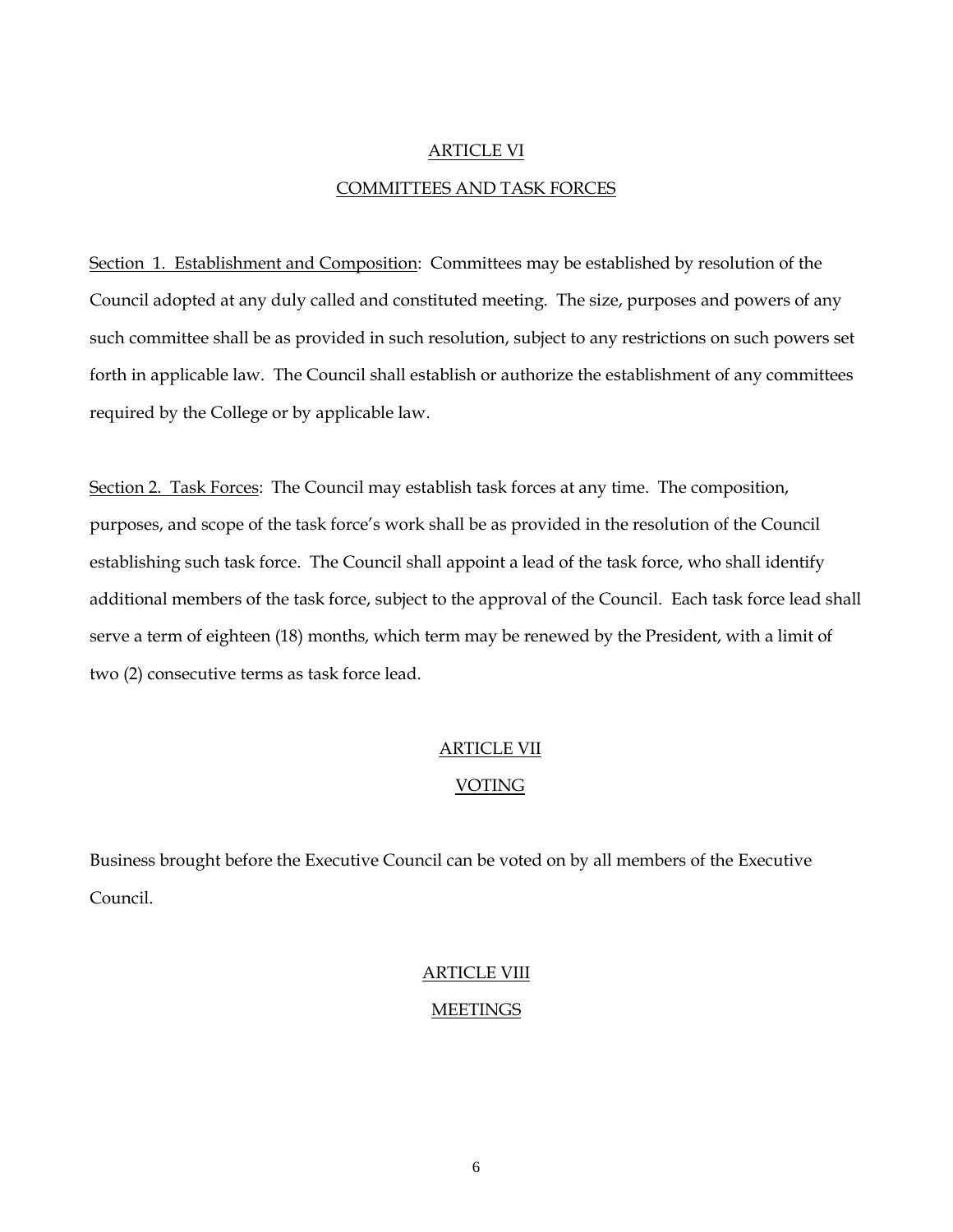Section 1. Annual Business Meeting: The Chapter shall hold an annual business meeting, open to all members and invited guests, at a time and place designated by the Council. The purpose of the meeting shall be to transact any business that may come before the Chapter.

Section 2. Special Meetings: Special meetings of the membership may be called by the President after consultation with the Council or upon written request of not less than twenty percent (20%) of the membership.

Section 3. Notice of Meeting: A notice stating the place, day, and hour of the meeting shall be sent to each member of the Chapter not less than thirty (30) days before the date of the meeting. In the case of special meetings, the purpose or purposes of the meeting shall be stated in the notification and no other business shall be transacted except that stated in the notice.

## ARTICLE IX

#### DUES AND ASSESSMENTS

Annual dues and assessments shall be set by the Council and approved by the American College of Cardiology prior to implementation.

Dues shall be waived for those categories of membership designated as non-dues paying by the College.

## ARTICLE X

## CHAPTER AND NATIONAL RELATIONS

Neither the Chapter nor any of its officers, or members, is authorized to represent or in any way bind the American College of Cardiology, unless authorized to do so by the College President, nor will any of them in any way hold themselves out as being authorized to do so without specific authorization of the College President. The College shall inform the Chapter of all policy and position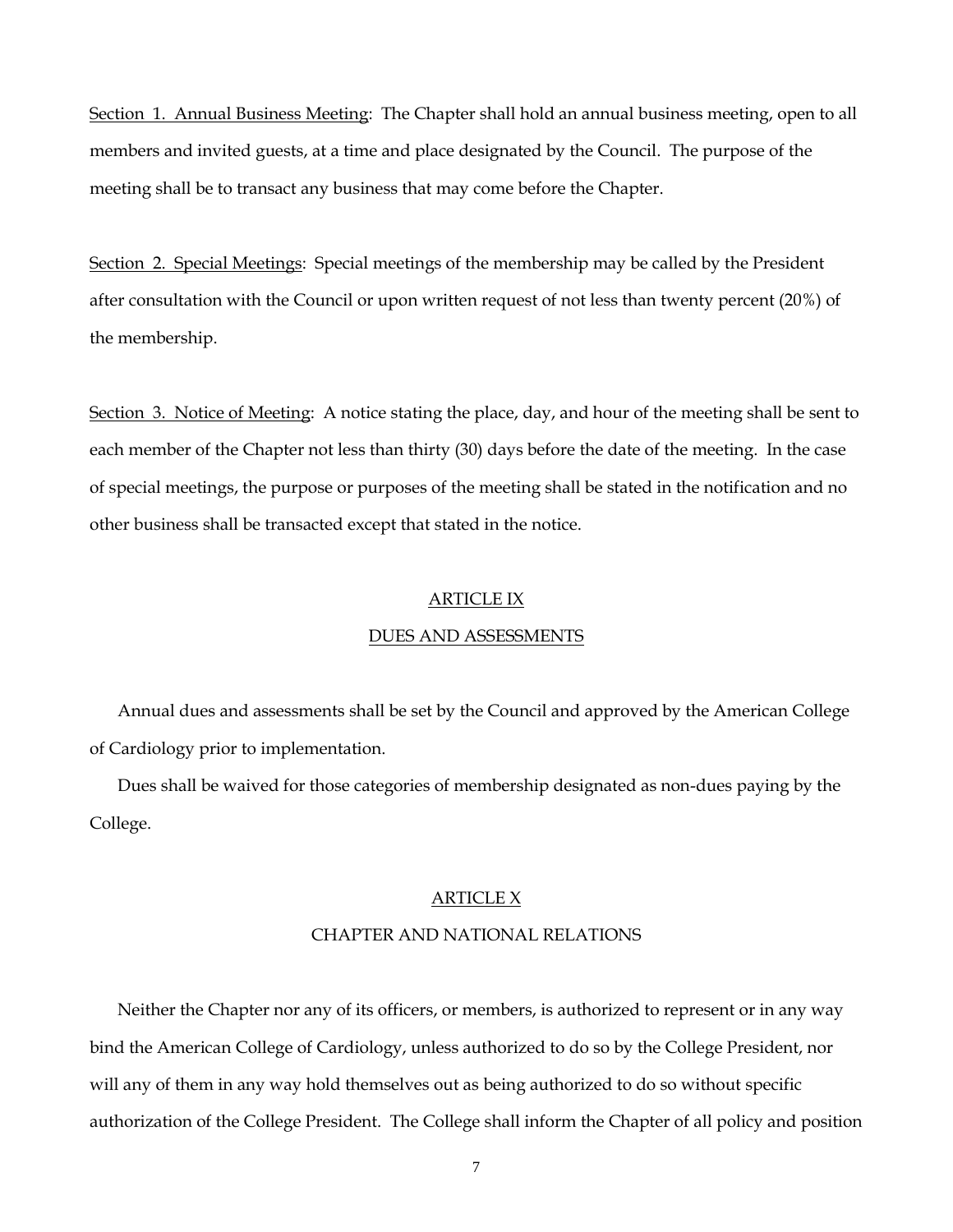statements in order for Chapter statements to be consistent with those of the College, and new policy statements by the Chapter shall be developed in consultation with College leadership. The relationship between the Chapter and the governing bodies of the American College of Cardiology is defined in the American College of Cardiology Constitution and Bylaws.

## ARTICLE XI

## DISCIPLINE

Members of the Chapter are expected to exhibit high ethical and moral standards. The Chapter adopts and incorporates herein by reference those provisions of the Bylaws of the American College of Cardiology relative to ethical standards and the mechanism for addressing matters relating to the ethical conduct of all members of the College and this Chapter.

#### ARTICLE XII

#### AMENDMENTS

Bylaws may be amended or repealed and new Bylaws may be adopted by ballot with a two-thirds (2/3) approval by the respondents, provided that written notice of the proposed change or changes has been sent to each voting member at least thirty (30) days before the final vote count. However, before becoming effective, such amendments must have the approval of the American College of Cardiology.

Pennsylvania Chapter bylaws shall always be consistent and in conformance with the ACC bylaws and related bylaws requirements for ACC Chapters. If the ACC Board of Trustees approves any bylaws amendments and revisions that require related amendments or revisions of Chapter Bylaws, including but not limited to language regarding included membership categories, then the authority by the Chapters to make any such conforming amendments and/or revisions to its bylaws